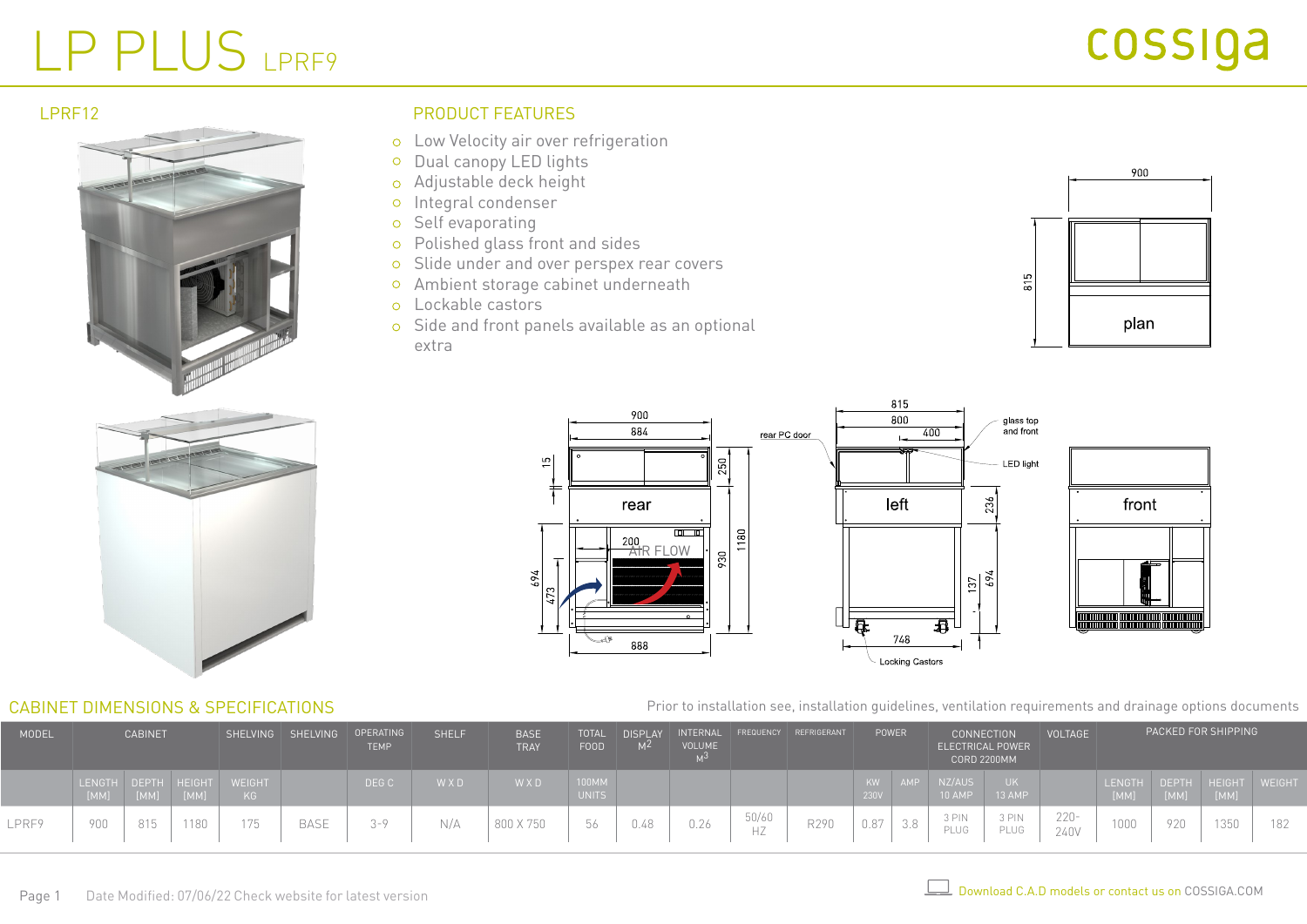# LP PLUS LPRF12



### LPRF12 PRODUCT FEATURES

- Low Velocity air over refrigeration
- o Dual canopy LED lights
- Adjustable deck height
- o Integral condenser
- o Self evaporating
- Polished glass front and sides
- o Slide under and over perspex rear covers
- Ambient storage cabinet underneath
- Lockable castors
- o Side and front panels available as an optional extra





#### CABINET DIMENSIONS & SPECIFICATIONS





Prior to installation see, installation guidelines, ventilation requirements and drainage options documents

| MODEL  | <b>CABINET</b> |      |                      |                     |             |         |       |            | SHELVING SHELVING OPERATING | <b>TEMP</b> | <b>SHELF</b> | <b>BASE</b><br><b>TRAY</b> | <b>TOTAL</b><br><b>FOOD</b> | <b>DISPLAY</b><br>MZ. | INTERNAL<br><b>VOLUME</b> |                  | FREQUENCY REFRIGERANT |                 | POWER          | <b>CONNECTION</b><br><b>ELECTRICAL POWER</b> | <b>CORD 2200MM</b>   | <b>VOLTAGE</b> |  | PACKED FOR SHIPPING |  |  |
|--------|----------------|------|----------------------|---------------------|-------------|---------|-------|------------|-----------------------------|-------------|--------------|----------------------------|-----------------------------|-----------------------|---------------------------|------------------|-----------------------|-----------------|----------------|----------------------------------------------|----------------------|----------------|--|---------------------|--|--|
|        | LENGTH<br>[MM] | [MM] | DEPTH HEIGHT<br>[MM] | <b>WEIGHT</b><br>KG |             | DEG C   | W X D | WXD        | 100MM<br><b>UNITS</b>       |             |              |                            |                             | KW.<br>230V           | <b>AMP</b>                | NZ/AUS<br>10 AMP | 13 AMP                |                 | LENGTH<br>[MM] | [MM]                                         | DEPTH HEIGHT<br>[MM] | <b>WEIGH</b>   |  |                     |  |  |
| LPRF12 | 1200           | 815  |                      | 223                 | <b>BASE</b> | $2 - Q$ | N/A   | 1100 X 750 | $\Box$ $\Box$               |             | 0.26         | 50/60<br>HZ                | R290                        | 0.96                  | 4.4                       | 3 PIN<br>PLUG    | 3 PIN<br>PLUG         | $220 -$<br>240V | 1000<br>13UU   | 920                                          | 1350                 | 230            |  |                     |  |  |